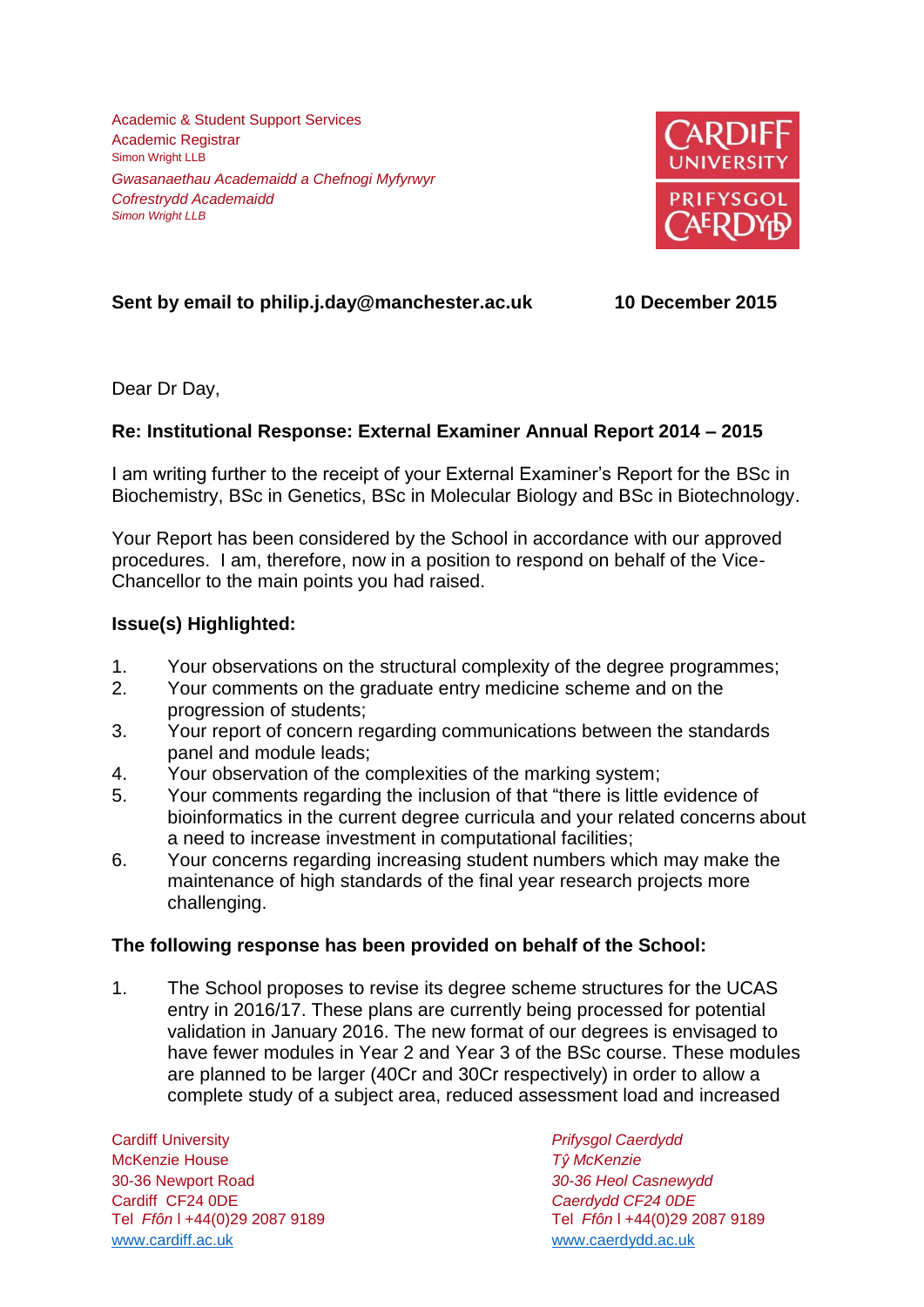parity of challenge, and also accommodate flexibility of staffing within a broader topic area.

- 2. The low numbers of students accepted onto the GEM scheme in 2014/15 was unusual. However, all of the students on the scheme were accepted into other medical schools across the country if they were unsuccessful at Cardiff. This suggests that the GEM students were not disadvantaged by their training. The School has raised the low numbers of students accepted onto the Cardiff course with the College Dean of Learning and Teaching.
- 3. The Standards Panel did not communicate directly with module leads at the end of 2013/14. This was an oversight. Concerns over those modules with unusually low or high averages for assessments were highlighted in the 'Unified Schemes Board (Board of Studies) and at the Schemes Board level (sub-committees of the Board of Studies for the three degree scheme areas of the school).
- 4. The School has made simplifications in the process for 2015/16, reducing assessment load in Year 2 and moving to electronic-only submission for coursework in the vast majority of assessments. The School feels that it is important to maintain the current model for assessing Final Year Projects in order to maintain reliability of marking for such a large component of the degree. Further reductions and simplifications of assessment will be an integral part of the revisions to modules and degrees mentioned above.
- 5. Bioinformatics teaching was introduced to students of the 'Biological' version of Year 2 research Techniques in 2014/15 (c.80 students). There is already a Bioinformatics component for the 'Biomolecular' version of this module (c.100 students).

The School currently offers a full Bioinformatics module in the Final Year which is optional for a large number of our degrees. However, the School does not currently have the computer resources or personnel to support more-extensive teaching to all students. It is hoped to include aspects of Bioinformatics into all versions of the Year 2 Research Techniques module (it is currently within 2 of the 5 versions, which cover Biological and Biomolecular students). The School has made a bid for funding to redevelop an area of the School into a large computer facility which, if approved, will enable Bioinformatics teaching to higher numbers of students in the near future.

6. The School's plans for revised degree schemes will hopefully address this issue. Students in the Final Year of the BSc course will maintain the same level of Research project experience. Students on the Masters course will have a more-generic project experience in Year 3, but then a highly-focused and extensive project in their 4th year. This approach should address the resource issues whilst maintaining the high quality of projects offered to students.

Cardiff University *Prifysgol Caerdydd* McKenzie House *Tŷ McKenzie* 30-36 Newport Road *30-36 Heol Casnewydd* Tel *Ffôn* l +44(0)29 2087 9189 Tel *Ffôn* l +44(0)29 2087 9189 [www.cardiff.ac.uk](http://www.cardiff.ac.uk/) www.cardiff.ac.uk

Cardiff CF24 0DE *Caerdydd CF24 0DE*